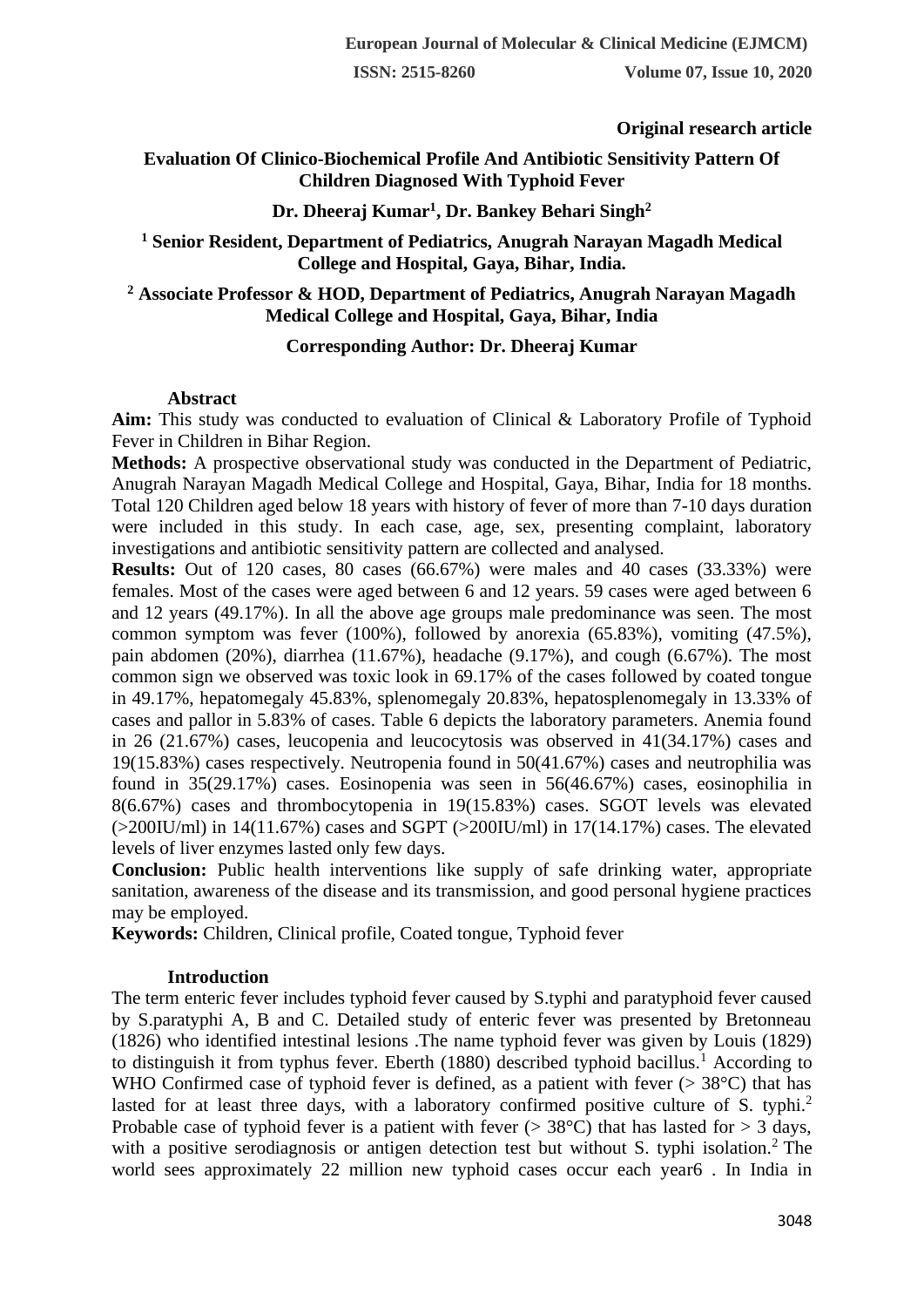**ISSN: 2515-8260 Volume 07, Issue 10, 2020**

disease-endemic areas, the annual incidence of enteric fever is about 1%.<sup>3</sup> Complete blood counts in enteric fever are found to be unremarkable. The hemoglobin is normal in the initial stages but drops with progressing illness. Severe anemia is unusual and should make one suspect intestinal hemorrhage or hemolysis or an alternative diagnosis like malaria. The WBC count is normal in most cases and leucocytosis makes the diagnosis less probable. Leukopenia is perceived to be an important feature of typhoid fever and has been reported in only 20-25% cases.<sup>4</sup> The differential count is usually unremarkable except for eosinopenia. Eosinopenia often absolute may be present in  $70-80\%$  cases.<sup>5</sup> Presence of absolute eosinopenia offers a clue to diagnosis but does not differentiate enteric fever from other acute bacterial or viral infections. A normal eosinophil count does make typhoid fever a less likely possibility. Platelet counts are normal to begin with and fall in some cases by the second week of illness. Overall prevalence of thrombocytopenia is around 10-15%.<sup>4</sup> The emergence of strains of S*almonella typhi* resistant to multiple antibiotics poses a serious problem. Chloramphenicol was considered the antimicrobial gold standard for the treatment of typhoid fever till 1948.<sup>6</sup> But in the last two decades there has been increase in the resistance of strains of *S. typhi* to chloramphenicol. It was first reported in Britain, in 1950.<sup>7</sup> and in India in 1972.<sup>8</sup> Gradually, resistance to multiple antibiotics developed.<sup>9</sup> The first major epidemic of multidrug resistant *S. typhi* was reported in 1972.<sup>10</sup> in Mexico. Since then, an increasing frequency of antibiotic resistance has been reported from all parts of the world, but more so from the developing countries.<sup>9</sup> The uses of chloramphenicol, ampicillin and co-trimoxazole have become infrequent and quinolones have become the first line of treatment of typhoid fever. It is one of the common causes of fever in children with varied presentation and significant difference in the signs and symptoms compared to adults. The classic Widal agglutination test is one of the most utilized diagnostic tests for typhoid fever, especially in developing countries. Treatment of typhoid includes proper hydration, correction of electrolyte imbalance, antipyretic therapy and appropriate antibiotics. Soft and easily digestible food should be continued.

#### **Materials and Methods**

A prospective observational study was conducted in the Department of Pediatric, Anugrah Narayan Magadh Medical College and Hospital, Gaya, Bihar,India for 18 months, after taking the approval of the protocol review committee and institutional ethics committee. Methodology

Total 120 Children aged below 18 years who presented to the Pediatric department with history of fever of more than 7-10 days duration were included in this study. Previously antibiotic treated patients and patients with proven localised infection were excluded. These cases were either Widal positive (Widal test TO Titre >1:100 or TH titre >1:200) or blood culture positive for Salmonella species. The cases which were discharged against medical advice and cases for which consent was not obtained were excluded from the study. Antibiotics were started in each case after blood was drawn for Widal test and blood culture for Salmonella species. Each case was followed up clinically for improvement. For those cases which did not show improvement after 5 days of antibiotics, changes made according to the culture reports. Antibiotic sensitivity pattern was noted for culture positive cases. Cases were followed till discharge. The data collected was analyzed with respect to age, sex and presenting complaints.

#### **Results**

In this study, all the cases presented to OPD with a median of 7-10 days duration of fever. 80 cases (66.67%) had received antibiotics for a minimum period of 3-5 days prior to admission. Table 1 shows Out of 120 cases, 80 cases (66.67%) were males and 40 cases (33.33%) were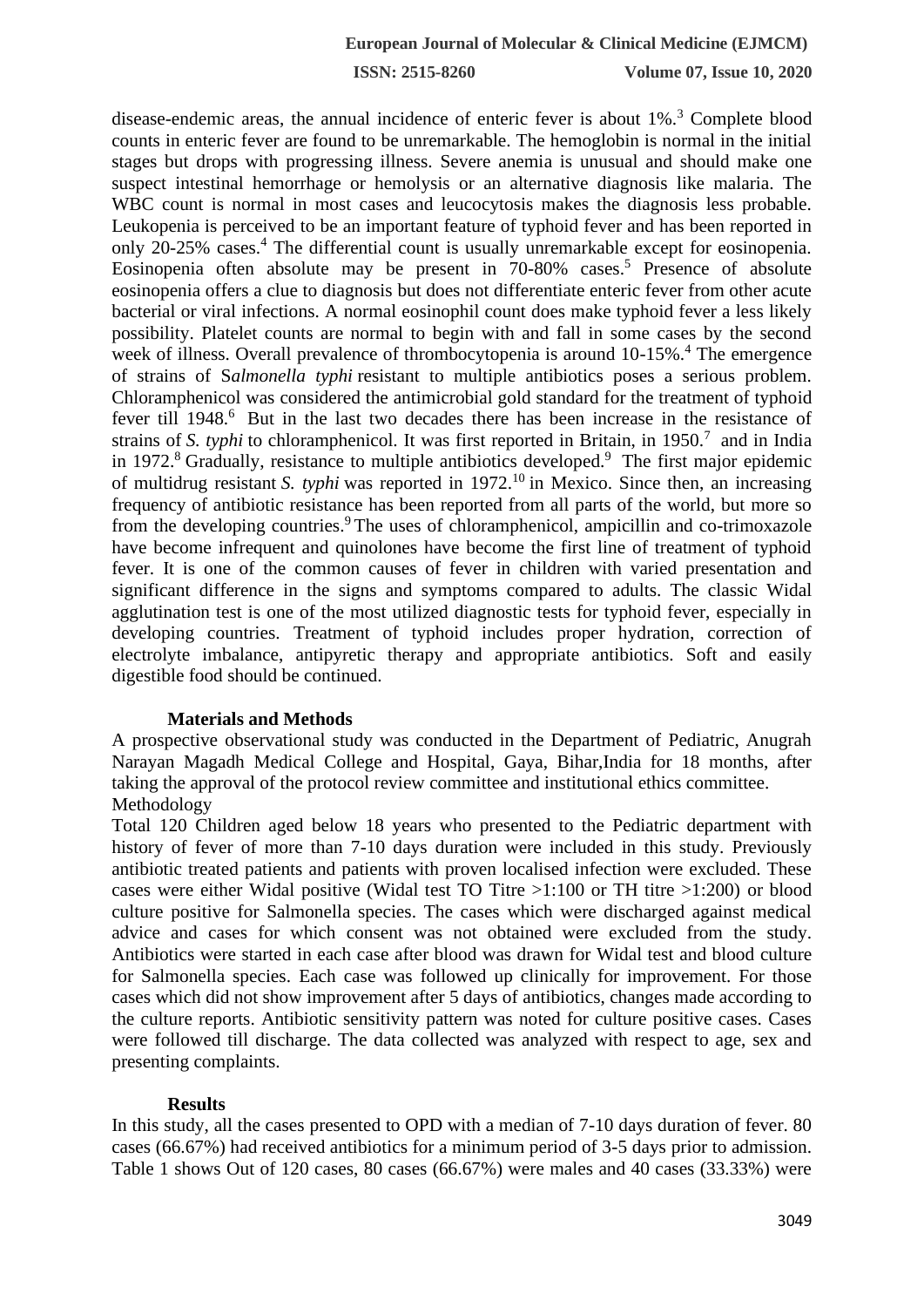#### **European Journal of Molecular & Clinical Medicine (EJMCM)**

**ISSN: 2515-8260 Volume 07, Issue 10, 2020**

females. Table 2 shows, most of the cases were aged between 6 and 12 years. 29 cases were below 6 years, representing 24.17%. 32 cases were aged above 12 years, representing 26.66%. 59 cases were aged between 6 and 12 years (49.17%). In all the above age groups male predominance was seen.

| Table 1: Gender Distribution of patients |         |                |
|------------------------------------------|---------|----------------|
| <b>Gender</b>                            | $N=120$ | $\frac{0}{0}$  |
| <b>Male</b>                              | 80      | 66.67          |
| Female                                   | 40      | ാറ ററ<br>JJ.JJ |

### **Table 1: Gender Distribution of patients**

| Table 2: Age wise distribution |         |               |  |
|--------------------------------|---------|---------------|--|
| Age(years)                     | $N=120$ | $\frac{0}{0}$ |  |
| 0-6 years                      | 29      | 24.17         |  |
| $6-12$ years                   | 59      | 49.17         |  |
| $\vert$ 12-18 years            | 32      | 26.66         |  |

#### **Table 2: Age wise distribution**

Duration of hospital stay varied from up to two Week. As shown in Table-3, most of the cases (70.83%) stayed in hospital up to two Week after admission. 29.17% cases stayed up to one Week day in hospital. In these cases, fever persisted beyond one Week. No mortality was observed during our study period. Although mild elevated liver enzymes were observed in some cases, no complications were seen in any case.

#### **Table 3: Duration of hospital stay**

| <b>Duration of hospital stay</b> | No. Of cases | <b>P-value</b> |
|----------------------------------|--------------|----------------|
| One Week                         | 35 (29.17%)  | 0.16           |
| More than one Week               | 85(70.83%)   | 0.00           |

Typhoid fever presents with a wide range of symptoms. Due to the use of antibiotics prior to diagnosis, children may not present with typical symptoms. However, in our study, the most common symptom was fever (100%), followed by anorexia (65.83%), vomiting (47.5%), pain abdomen (20%), diarrhea (11.67%), headache (9.17%), and cough (6.67%).

| Table 4: Common presenting symptoms |                     |                |  |
|-------------------------------------|---------------------|----------------|--|
| <b>Presenting symptom</b>           | <b>No. of Cases</b> | <b>P-value</b> |  |
| Fever                               | 120 (100%)          | 0.001          |  |
| Anorexia                            | 79 (65.83%)         | 0.000          |  |
| Vomiting                            | 57 (47.5%)          | 0.001          |  |
| Pain abdomen                        | 24 (20%)            | 0.016          |  |
| Diarrhea                            | 14 (11.67%)         | 0.069          |  |
| Headache                            | 11 (9.17%)          | 0.91           |  |
| Cough                               | 8(6.67%)            | 0.172          |  |

# **Table 4: Common presenting symptoms**

#### **Table 5: Various physical findings**

| <b>Signs</b>       | <b>No. of Cases</b> | <b>P-value</b> |
|--------------------|---------------------|----------------|
| Toxic look         | 83(69.17%)          | 0.001          |
| Coated tongue      | 59(49.17%)          | 0.001          |
| Hepatomegaly       | 55 45.83%)          | 0.002          |
| Splenomegaly       | 25 (20.83%)         | 0.066          |
| Hepatosplenomegaly | $16(13.33\%)$       | 0.076          |
| Pallor             | 7(5.83%)            | 0.221          |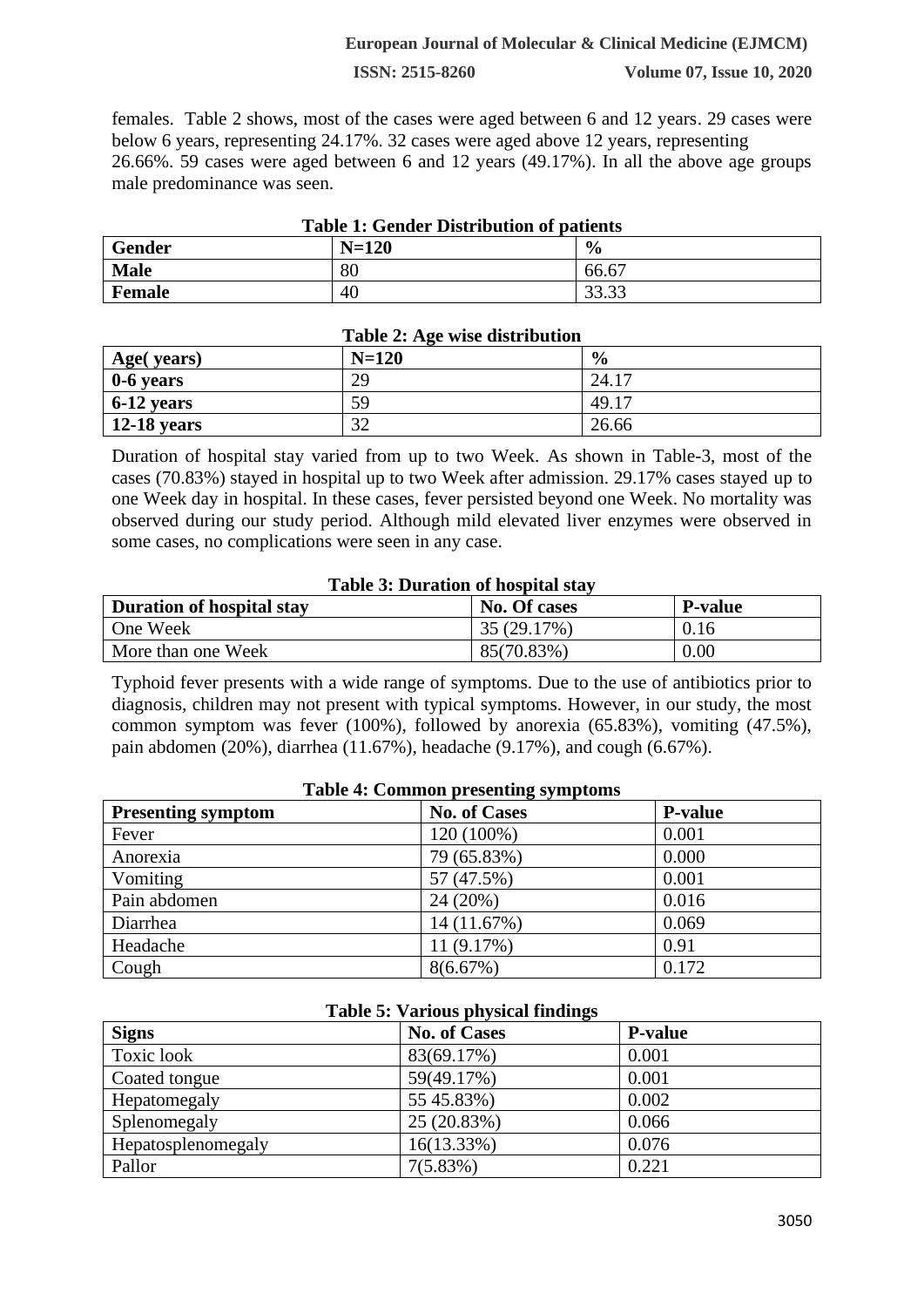**ISSN: 2515-8260 Volume 07, Issue 10, 2020**

Coming to physical findings, the most common sign we observed was toxic look in 69.17% of the cases followed by coated tongue in 49.17%, hepatomegaly 45.83%, splenomegaly 20.83%, hepatosplenomegaly in 13.33% of cases and pallor in 5.83% of cases.

| <b>Laboratory parameters</b>  | <b>Abnormal values</b>              | No. of cases | $P-$  |
|-------------------------------|-------------------------------------|--------------|-------|
|                               |                                     |              | value |
| Hemoglobin                    | Anemia (Hb                          | 26 (21.67%)  | 0.036 |
|                               | $<11g%$ )                           |              |       |
| <b>Total leukocyte</b>        | Leucocytosis                        | 19 (15.83%)  | 0.033 |
| count                         | $(>11000$ cells/mm <sup>3</sup> )   |              |       |
|                               | Leucopenia                          | 41 (34.17%)  | 0.00  |
|                               | $(<\frac{4000}{\text{cells/mm}^3})$ |              |       |
| <b>Polymorphs</b>             | Neutropenia                         | 50 (41.67%)  | 0.00  |
|                               |                                     |              |       |
|                               | Neutrophilia                        | 35 (29.17%)  | 0.00  |
| <b>Eosinophils</b>            | Eosinophilia                        | 8(6.67%)     | 0.19  |
|                               |                                     |              |       |
|                               | Eosinopenia                         | 56 (46.67%)  | 0.00  |
| <b>Platelets</b>              | Thrombocytopenia                    | 19 (15.83%)  | 0.01  |
| <b>SGOT</b>                   | <b>Elevated SGOT</b>                | 14 (11.67%)  | 0.34  |
| <b>SGPT</b>                   | <b>Elevated SGPT</b>                | 17 (14.17%)  | 0.27  |
|                               | TO > 1:100                          | 115 (95.83%) | 0.00  |
| <b>Widal titres</b>           | TH > 1:200                          | 91 (75.83%)  | 0.00  |
| <b>Blood culture positive</b> | Salmonella                          | 31 (25.83%)  | 0.01  |

**Table 6: Laboratory parameters**

Table 6 depicts the laboratory parameters. Anemia found in 26 (21.67%) cases, leucopenia and leucocytosis was observed in 41(34.17%) cases and 19(15.83%) cases respectively. Neutropenia found in 50(41.67%) cases and neutrophilia was found in 35(29.17%) cases. Eosinopenia was seen in 56(46.67%) cases, eosinophilia in 8(6.67%) cases and thrombocytopenia in 19(15.83%) cases. SGOT levels was elevated (>200IU/ml) in 14(11.67%) cases and SGPT  $(>200$ IU/ml) in 17(14.17%) cases. The elevated levels of liver enzymes lasted only few days. There were no complications observed during our study period. *Salmonella typhi* O titres >1:100 was seen in 115(95.83%) cases and TH titres >1:200 in 91(75.83%) cases. Blood culture positive for *Salmonella typhi* noted in 31(25.83%) cases. Out of 120 cases only 34 cases had been immunized with typhoid vaccine. All of them had taken typhoid polysaccharide vaccine more than 3 years prior to illness.

| Table 7: Antibiotic sensitivity pattern |                    |       |  |
|-----------------------------------------|--------------------|-------|--|
| <b>Drug</b>                             | <b>Sensitivity</b> | $P-$  |  |
|                                         |                    | value |  |
| Ceftriaxone                             | 97%                | 0.000 |  |
| Cefixime                                | 95%                | 0.000 |  |
| Ofloxacin                               | 93%                | 0.000 |  |
| Chloramphenicol                         | 81%                | 0.000 |  |
| Cefotaxime                              | 78%                | 0.002 |  |
| Azithromycin                            | 49%                | 0.122 |  |
| Ciprofloxacin                           | 84%                | 0.001 |  |
| Amoxicillin                             | 62%                | 0.045 |  |

**Table 7: Antibiotic sensitivity pattern**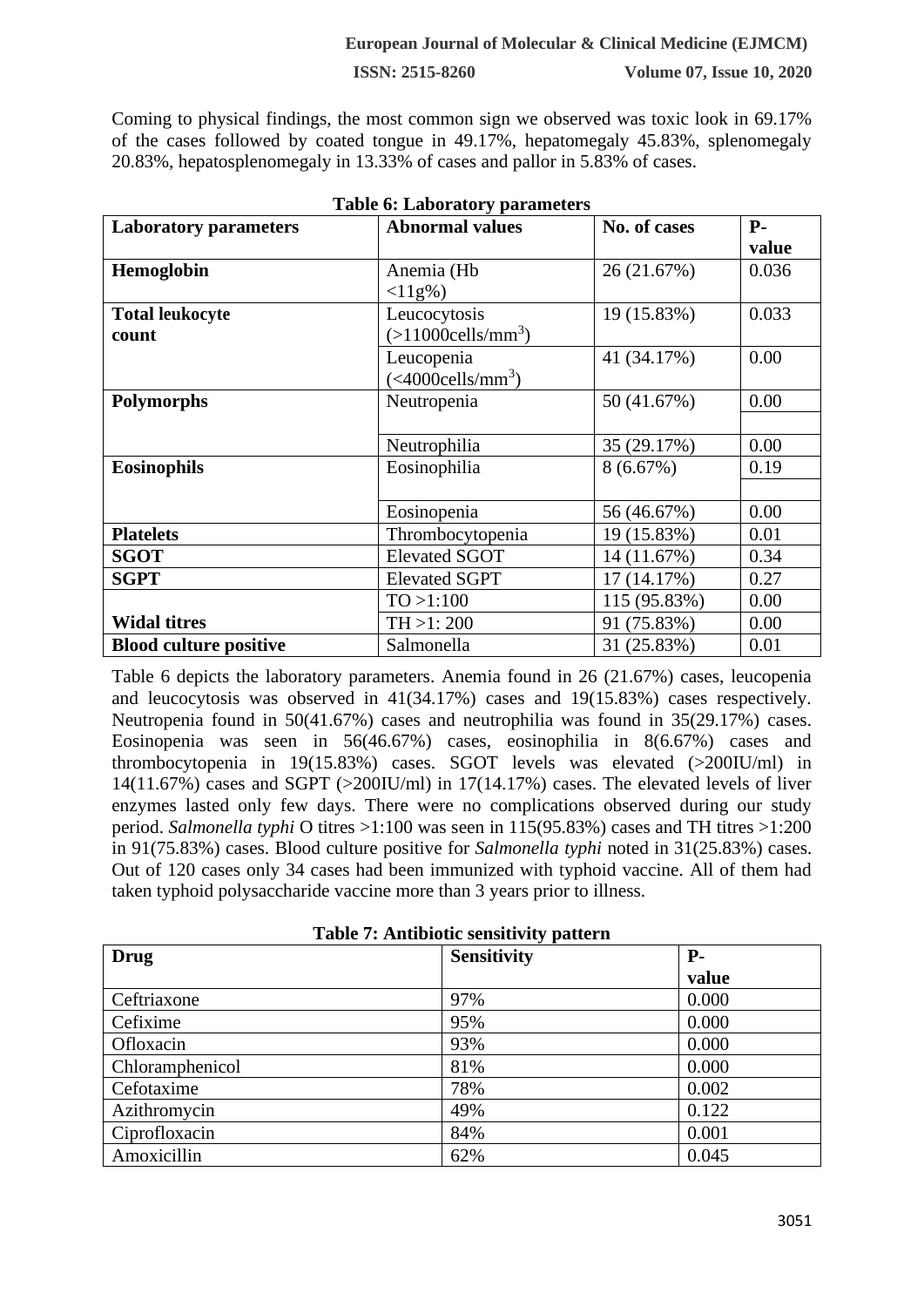**ISSN: 2515-8260 Volume 07, Issue 10, 2020**

# **Significant p<0.01**

Table 7 depicts antibiotic sensitivity patterns among culture positive cases. the most common sensitivity was seen in all the cases ceftriaxone (97%) and followed by cefixime(95%) , ofloxacin (93%), ciprofloxacin (84%), chloramphenicol (81%), cefotaxime (78%),amoxicillin (62%) and azithromycin in (49%). *S. typhi* was more sensitive to ceftriaxone, cefixime followed by ofloxacin. Least sensitivity was seen with azithromycin.

# **Discussion**

Although typhoid continues to be seen in large numbers, documented typhoid cases are reducing in recent years. The definitive diagnosis of typhoid fever requires a confirmed diagnosis based on the blood or bone marrow culture. However, blood culture has several limitations including amount of blood required due to low levels of bacteremia and prior antibiotic use.<sup>11</sup> All the cases presented to OPD with a median of  $7-10$  days duration of fever. 80 cases (66.67%) had received antibiotics for a minimum period of 3-5 days prior to admission. Out of 120 cases, 80 cases (66.67%) were males and 40 cases (33.33%) were females. Similar results were reported in other studies.<sup>12</sup> Most of the cases were aged between 6 and 12 years. 29 cases were below 6 years, representing 24.17%. 32cases were aged above 12 years, representing 26.66%. 59 cases were aged between 6 and 12 years (49.17%). In all the above age groups male predominance was seen. A study done by R Modi et al also reported maximum incidence of typhoid in the age group 6 to 10 year.<sup>13</sup> Another study also reported maximum number of cases in the age group above 5 years.<sup>14</sup> The duration of hospital stay varies, with maximum number of cases staying in hospital between 8-10 day. Cases were discharged after 3 consecutive days of afebrile period without antipyretics. These results were in accordance with study done by Hyder et al.<sup>15</sup> We observed high incidence of typhoid fever in lower class, lesser in middle class society and least in higher class. This can be explained by differences in drinking water sources and hygienic practices like hand washing and sanitary latrine facilities. Similar results were reported in other study.<sup>16</sup> in our study, the most common symptom was fever (100%), followed by anorexia (65.83%), vomiting (47.5%), pain abdomen (20%), diarrhea (11.67%), headache (9.17%), and cough  $(6.67\%)$ . A study done by Sinha A et al.<sup>17</sup> Kapoor JP et al also reported similar results.<sup>18</sup> Other studies also showed similar clinical picture.<sup>19-21 14-16</sup>. Contradictory to this, a study done by Joshi et alreported headache as the most common symptom next to fever.<sup>22</sup> In our study the most common sign we observed was toxic look in 69.17% of the cases followed by coated tongue in 49.17%, hepatomegaly 45.83%, splenomegaly 20.83%, hepatosplenomegaly in 13.33% of cases and pallor in 5.83% of cases. Study done by Laishram et al reported coated tongue (80%) as the most common sign followed by Hepatomegaly (76%) and splenomegaly  $(38\%)$ .<sup>23</sup> In other study they had reported relative bradycardia and hepatomegaly as the most common sign. $^{24}$ 

During our study, all cases were positive for Widal. Blood culture was positive in 25.83% of cases. Other study also reported 16% culture positive cases.<sup>15</sup> A study done by Banu et al also reported 28% culture positive cases.<sup>24</sup> Due to prior use of antibiotics, the culture positive cases are decreasing. Thus, need for relay on other serological tests for diagnosis of typhoid exists. Study done by Modi et al reported 97% Widal positive cases.<sup>13</sup> Anemia was seen in 21.67% of cases. The other studies reported little higher percentage of anemias. A study done by Raj C et al reported anemia in 41.8% of patients and Lefebvre et al reported anemia in 78% of cases.25,26 in our study Leucocytopenia and Eosinopenia found in 34.17% and 46.67% respectively. Similar results reported in Lefebvre et al.<sup>26</sup> Although leucocytosis and eosinophilia are rare in typhoid, our study reported leucocytosis in 15.83% of cases and eosinophilia in 6.67% cases respectively. Thrombocytopenia was found in 15.83% of cases.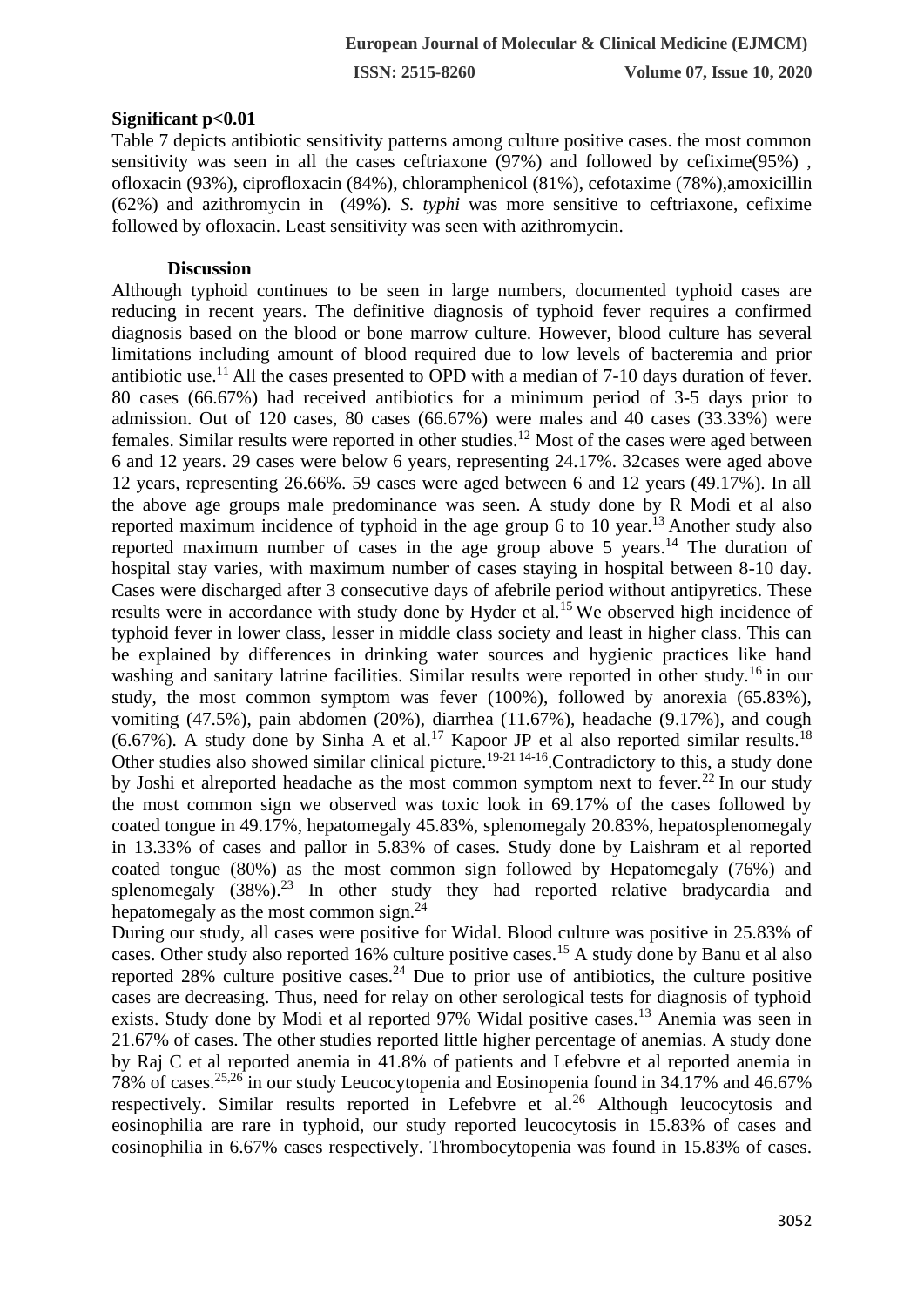Elevated SGOT is seen 11.67% of cases and SGPT was raised in 14.17% of the cases. The other study reported elevated liver enzymes in 70% of cases.<sup>27</sup>

Antibiotic sensitivity was similar to other studies. Most of the culture positive cases showed sensitivity to ceftriaxone, cefixime, ofloxacin, ciprofloxacin. Similar sensitivity pattern reported in other study.<sup>22</sup> However sensitivity pattern varies from place to place. Other studies showed return of sensitivity pattern with chloramphenicol, cotrimoxazole, amoxicillin.<sup>20,28,29</sup> A study done by Mishra et al reported 100% sensitivity to azithromycin.<sup>30</sup> In our study the sensitivity to azithromycin was 49%. A Study done by Hyder et al reported 100% sensitivity to ceftriaxone and ciprofloxacin.<sup>15</sup>

# **Conclusion**

Typhoid fever varies in presentation with abdominal distension more common in younger children whereas abdominal pain and headache were more common in older children. There is re-emergence of sensitivity of S.typhi for Chloramphenicol, Ampicillin and Cotrimoxazole. Public health interventions like supply of safe drinking water, appropriate sanitation, awareness of the disease and its transmission, and good personal hygiene practices may be employed.

# **Reference**

- 1. Ananthanarayan R, Panikar CKJ. Text Book Of Microbiology, 9th Edition; Chennai: Orient Longman; 2013.
- 2. Background document: The diagnosis, treatment and prevention of typhoid fever. Communicable Disease Surveillance and Response Vaccines and Biologicals. World Health Organization [Internet] [cited 2015 April 6]. Available from: http://www.who. int/rpc/TFGuideWHO.pdf
- 3. Darton TC, Blohmke CJ, Pollard AJ. Typhoid epidemiology , diagnostics and the human challenge model. Curr Opin Gastroenterol 2014; 30:7-17.
- 4. 4.Lokhandwala ,Syed Athar,Nicolas P Turin. Role of Absolute Eosinopenia as Marker of Enteric Fever: Experience from a Tertiary Care Hospital in the United Arab Emirates Aliasgar Ibnosina J Med BS 2012:249-253
- 5. Kuvandik C, Karaoglan I, Namiduru M, Baydar I. Predictive value of clinical and laboratory findings in the diagnosis of the enteric fever. New Microbiol. 2009 Jan;32(1):25-30.
- 6. Wood Ward TE, Smadel JE, Ley HL, Green R. Preliminary report on beneficial effects of chloromycetin in treatment of typhoid fever. *Ann Int Med* 1948;**29** ;131-4
- 7. Calquhoun J, Weetch RS. Resistance to chloramphenicol developing during treatment of typhoid fever. *Lancet* 1950;**2** :621
- 8. Panicker CK, Vimla KM. Transferable chloramphenicol resistance in salmonella typhi. *Nature* 1973;**239** :109
- 9. Samantray SK. Typhoid fever resistant to furazolidine, Ampicillin, chloramphenicol and co-trimoxazole. *Indian J Med Sci* 1979;**33** ;1-3
- 10. Edelman R, Levine MM. Summary of an international workshop on typhoid fever. *Rev Infect Dis* 1986;**8** :329-49
- **11.** World Health Organization, Department of Vaccines and Biologicals. Background document: the diagnosis, treatment and prevention of typhoid fever. 19–23 (2003).
- 12. Sen S.K, Mahakur A.C. Enteric fever-A comparative study of adult and paediatric cases. Indian J Pediat. 1972;39(11):354-60.
- 13. Gosai MM, Hariyani HB, Purohit PH, et al. A study of clinical profile of multidrug resistant typhoid fever in children. NJIRM. 2011;2(3):87-90.
- 14. R Modi. Clinical profile and treatment outcome of typhoid fever in children at a teaching